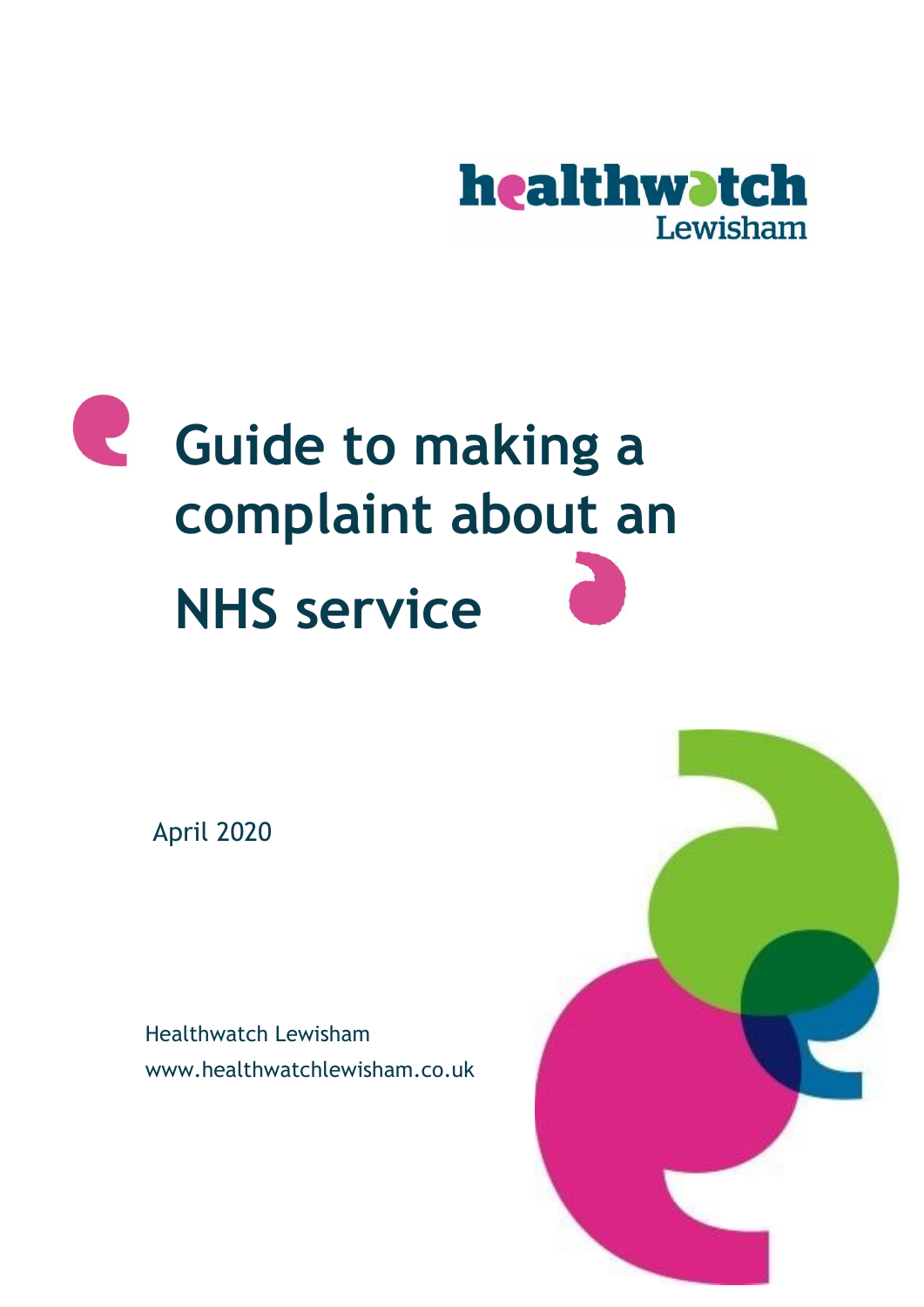# **Contents**

**Summary of the NHS complaints procedure 3 The NHS Complaints Procedure in detail 5 Why complain and who to 5 Stage 1: Local resolution – contacting the organisation 5 Stage 2: Parliamentary and Health Service Ombudsman 8 About the Healthwatch Independent NHS Complaints Advocacy Service 10 More about the NHS complaints procedure 10 Contact addresses 11 NHS constitution 11 Important points to remember 12 Complaints about individual professionals 12 Complaints about social care services 12 About Healthwatch Lewisham 12**

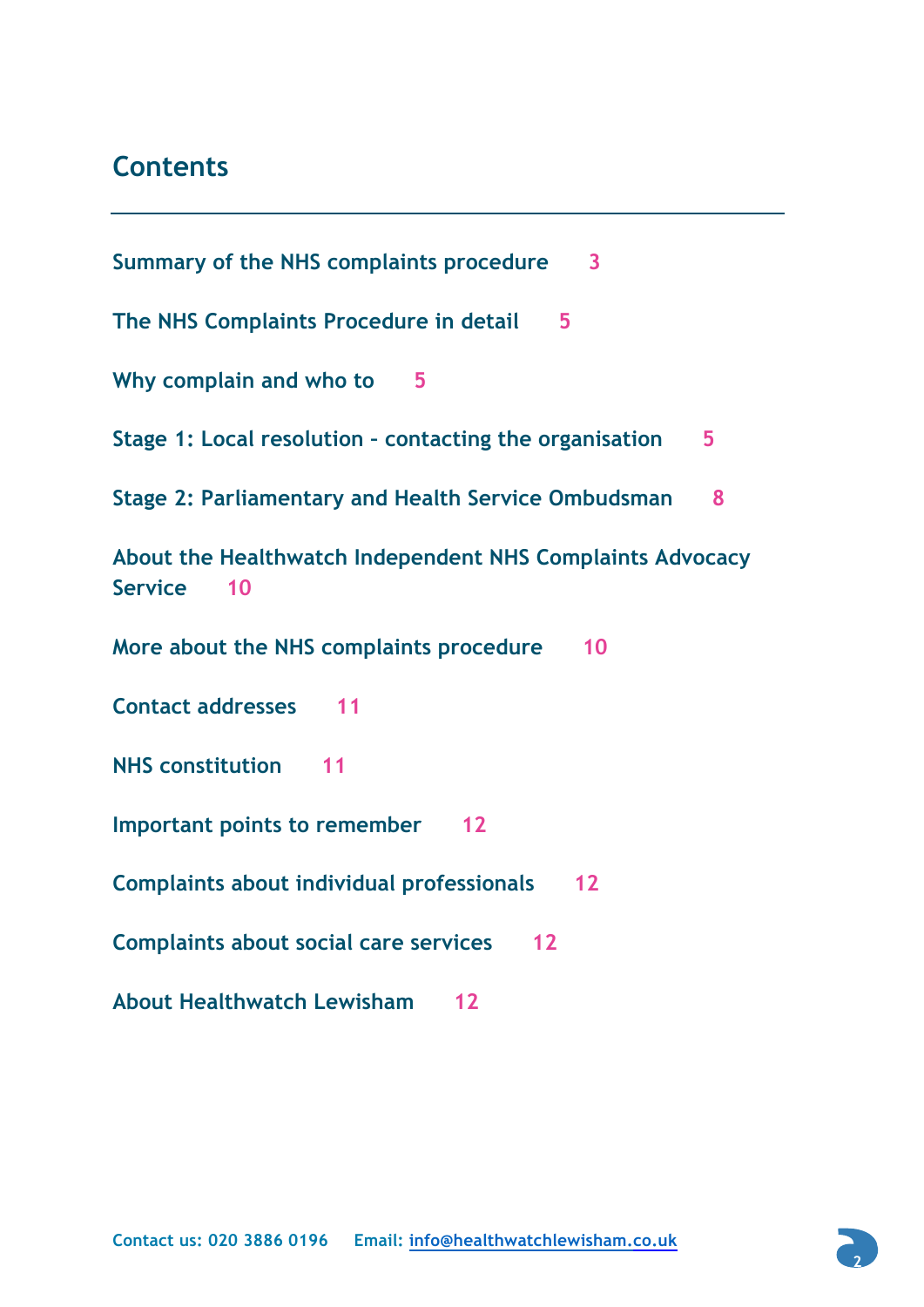# **Summary of the NHS complaints procedure**

# **Time limits: when can you complain?**

- Within 12 months of the event
- Within 12 months of you realising that you have something to complain about.

# **What can I complain about?**

Any aspect of your interaction with an NHS organisation including for example

- Treatment or care
- Staff attitudes
- Poor communication
- Failure to diagnose
- Waiting times.

# **How to complain**

- By telephone
- In person
- By letter or email.

### **Who to?**

- GP surgery the practice manager or head of practice
- Hospital or ambulance trust the chief executive
- Dental or optician practices main partner, head of practice or customer care manager.

# **What do I say?**

Explain

- Where the event(s) happened e.g. Anytown Surgery
- When it happened give exact dates if possible
- Who was involved e.g. Dr John Smith, Nurse Jane White, if known
- What are the details of what happened
- What outcome are you hoping for e.g. answers to questions, explanation, apology, changes to processes, training etc as appropriate

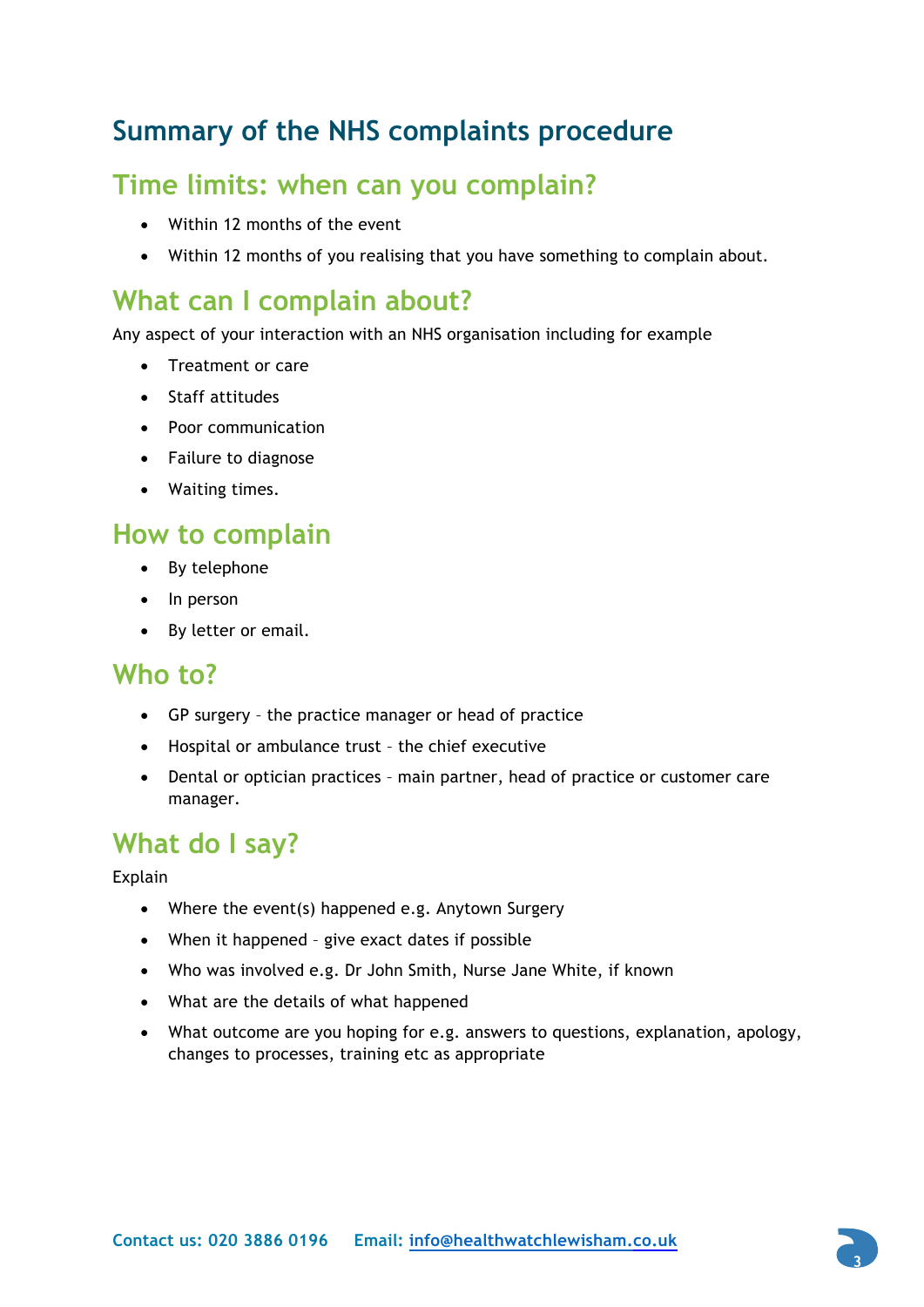# **Hearing back: what you should expect**

- An acknowledgment, between 3 and 10 days after they have received your complaint
- A suggested date for completion of the investigation or
- An offer to agree a date with you for investigation completion
- The name of someone for you to contact about the complaint.

# **At the end of the investigation: what you should receive**

- A final letter of response
- Answers, explanation, apology, changes to processes, training etc as appropriate.

### **Not happy with the final response?**

- You can request a local resolution meeting with the professionals/clinicians concerned
- Write or contact them again specifying what you are not happy with.

# **Still not happy?**

The final stage of the complaints process is the Parliamentary Healthcare Service Ombudsman (PHSO) who can look at how your complaint was investigated.

# **What the procedure cannot help you do**

You cannot

- claim compensation for medical negligence you will need a solicitor to do that
- get an NHS employee disciplined contact the relevant professional body, e.g. General Medical Council (GMC).
- complain about private medical treatment unless is was commissioned by the NHS.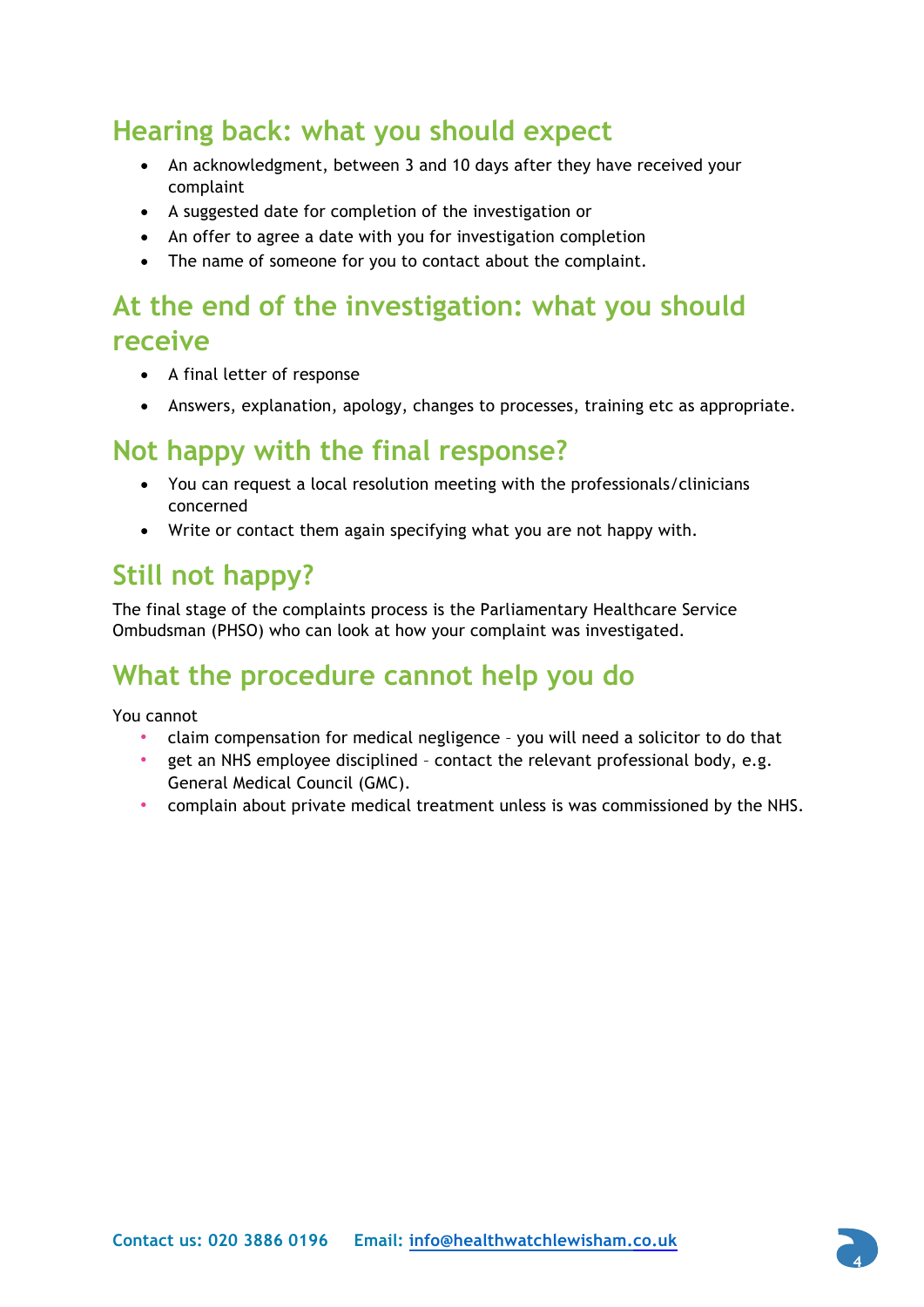# **The NHS Complaints Procedure in detail**

### **Why complain and who to**

Everyone who uses the NHS has **a right to complain** if they feel

- something has gone wrong
- they have been refused a service
- they have not received an acceptable level of service.

You can

- complain
- have your complaint investigated
- receive a full and prompt reply from the NHS body concerned.

You can complain about any service provided or funded by NHS including

- GPs
- hospitals
- pharmacies
- opticians
- dentists
- ambulance service.

You can also complain about NHS-funded nursing home care or home-based care packages.

#### **Patient Advice and Liaison Service (PALS)**

For an issue that is ongoing, for example a problem with the care of a patient, contact the PALS team or practice manager at the organisation concerned immediately and request that they help you to resolve things. The NHS Complaints Procedure is not a 'quick fix' and therefore unsuitable for concerns in need of urgent attention.

### **Stage 1: Local resolution – contacting the organ**i**sation**

Local resolution is your opportunity to try to sort out your problem directly with the NHS organisation and for them to learn from your experiences to improve local services.

Firstly raise your concerns in writing (letter or email) or verbally (phone or in person) to

- the practice manager (GPs, opticians, dentists)
- Chief Executive Officer (hospital trusts, ambulance service, clinical commissioning group).

Ask the organisation for its complaints procedure or look for it online.

It is important to raise everything that you are unhappy about at the beginning as new issues cannot be introduced later as part of the same complaint. Keep a record of telephone calls you make and copies of letters you write or receive about your complaint.

For complaints about more than one NHS organisation, you can send a letter to the main organisation complained about - they will liaise with the other organisation(s) involved and provide a co-ordinated response.

Alternatively you can raise matters with the commissioners

- NHS England for GP, dental, pharmacy and optical services
- NHS Lewisham Clinical Commissioning Group

(see **Contact addresses** on page 11 for details).

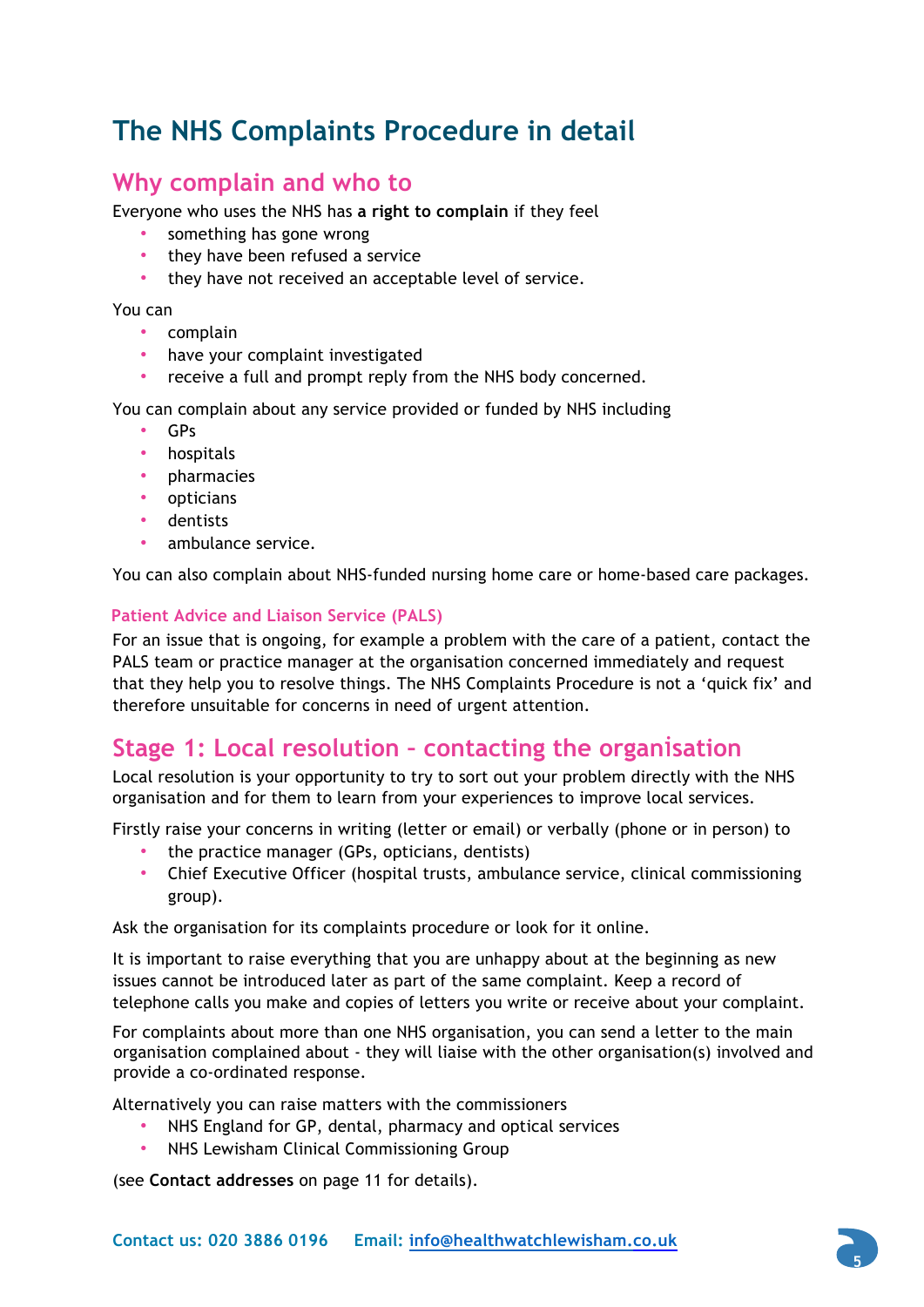Lewisham Clinical Commissioning Group is a group that all local GPs belong to. They are responsible for buying or commissioning

- non-emergency care in local hospitals
- ambulance services
- out-of-hours GP services, except where this responsibility is still with your local GP
- community health services such as speech therapy and wheelchair services
- maternity and new-born services
- mental health services
- NHS continuing care.

#### **Are there time limits for making a complaint?**

You should make your complaint within

- twelve months of the incident happening or
- within twelve months of you realising that you have something to complain about.

The NHS can use its discretion to look at issues that are beyond these timescales. For example if you were too ill to make the complaint straight away the NHS will consider if it is still possible to investigate the complaint effectively and fairly.

#### **What to say**

Writing a letter is your opportunity to say

- what happened
- where it happened
- who was involved
- how it has affected you, the patient, family etc
- what you expect from bringing the complaint.

#### **Your outcome expectations**

It is important to be clear about what you are expecting from the organisation but that it is achievable and realistic. For example you might want more detailed information about the event.

#### **What will happen next?**

Resolving your concerns may take time but you should expect

- **an acknowledgement** of your complaint either verbally or in writing within three working days.
- an **offer to contact you** to discuss your complaint and arrange a plan to resolve your concerns with you
- **an agreed timescale** for investigating the issues and how they will keep you informed of progress
- an agreement to contact you before the timescale expires should the organisation need more time to investigate.

#### **After the investigation**

The organisation's final response letter will summarise the issues and give you

- a summary of your complaint
- what the investigation found and any actions to be taken as a result
- what to do if you are still unhappy with the answers given.

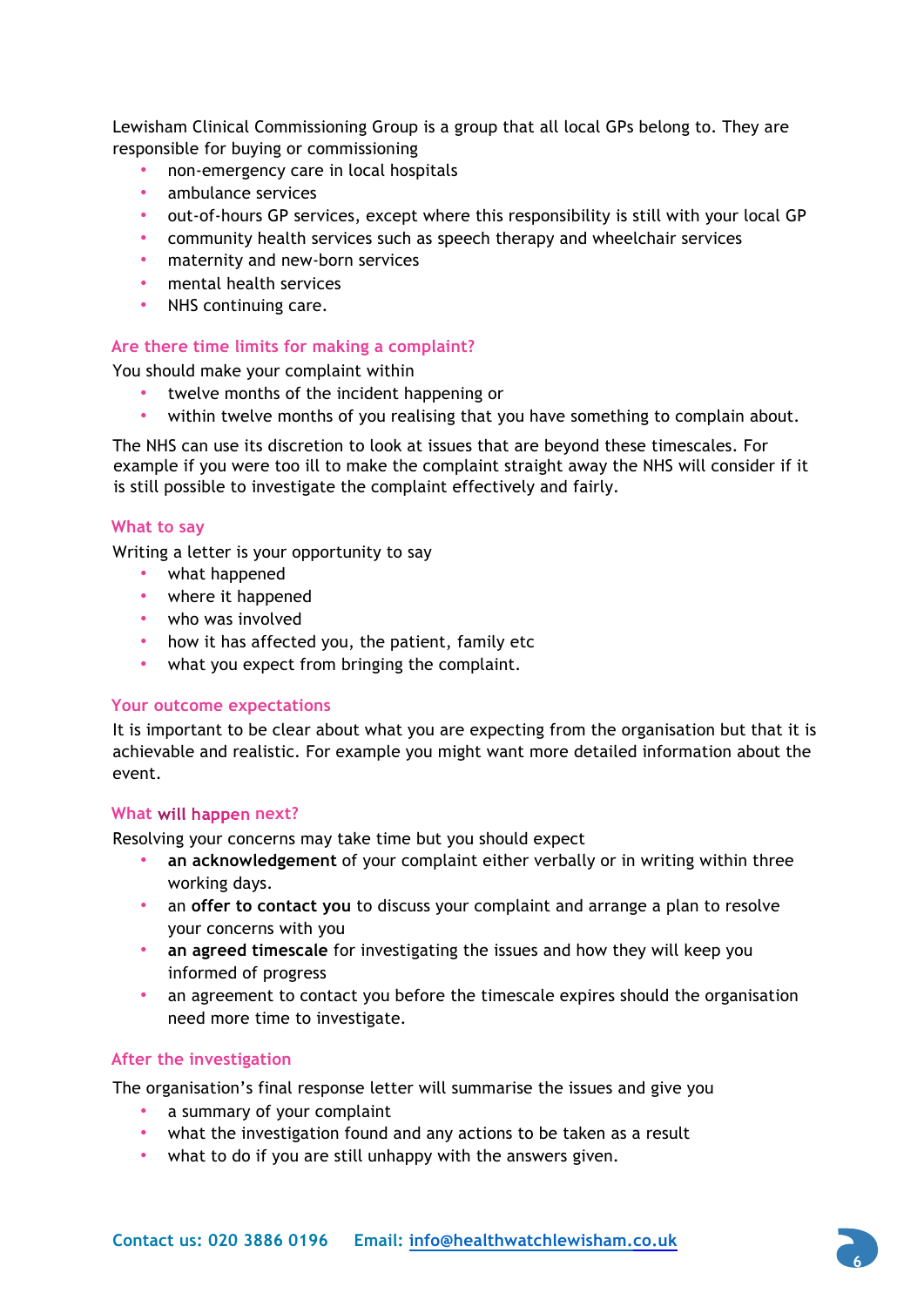Depending on the investigation the letter may contain information regarding

- an apology
- what actions will be taken and when, as a result of your complaint
- who is responsible for those actions
- what steps have been taken to prevent the same thing happening to other people.

It should be

- balanced, factual and impartial
- clear and easy to understand.

If you haven't received this letter within the timescale agreed in the plan, you can check with them when you can expect it.

If you have not received a full response within 6 months of having made your complaint, and you have not agreed a longer time scale for resolution, you can refer it to the Parliamentary Health Service Ombudsman (PHSO) at that stage. The PHSO can then advise you further.

#### **Local resolution meetings**

You may be offered a meeting to discuss your complaint further and speak to staff directly – this is called a **local resolution meeting**. You can take a friend, relative and/or advocate with you for support.

Sometimes the NHS uses conciliation or mediation services. A conciliator/mediator is a neutral and independent person who can arrange a meeting with you and those involved (either separately or together) so you can all express your views and try to resolve your differences.

Prepare a list of questions and bring it with you. Try to keep these questions clear and concise. Take relevant paperwork with you. There may be a time limit on the meeting so prioritise your questions.

Minutes or a recording of the meeting should be taken and a copy offered to you. You may be asked to sign a consent form for recordings.

Many complaints can be resolved at these meetings and they are a good forum for you to be able to convey exactly what it is that you are unhappy about and what you feel should be done. For advocacy support at a local resolution meeting, Healthwatch Lewisham can provide an advocate to attend with you. Please call **020 8690 5012** for more details.

#### **Not happy having a meeting?**

You are not obliged to have a local resolution meeting but it is often the best way to get things resolved. There are many reasons why people choose not to meet. You still have the option of writing again to the organisation detailing the specific issues you disagree with in their final letter of response. There are no set timescales for second responses; you should however be given a date by which a reply will be received.

#### **What if I am not happy at the end of local resolution?**

If you are not satisfied with the replies and any meeting, ask yourself exactly what you are still unhappy with so you can decide what to do next, it may help to review

- letters
- meeting outcomes
- any conciliation or mediation process; whether the plan you agreed was followed

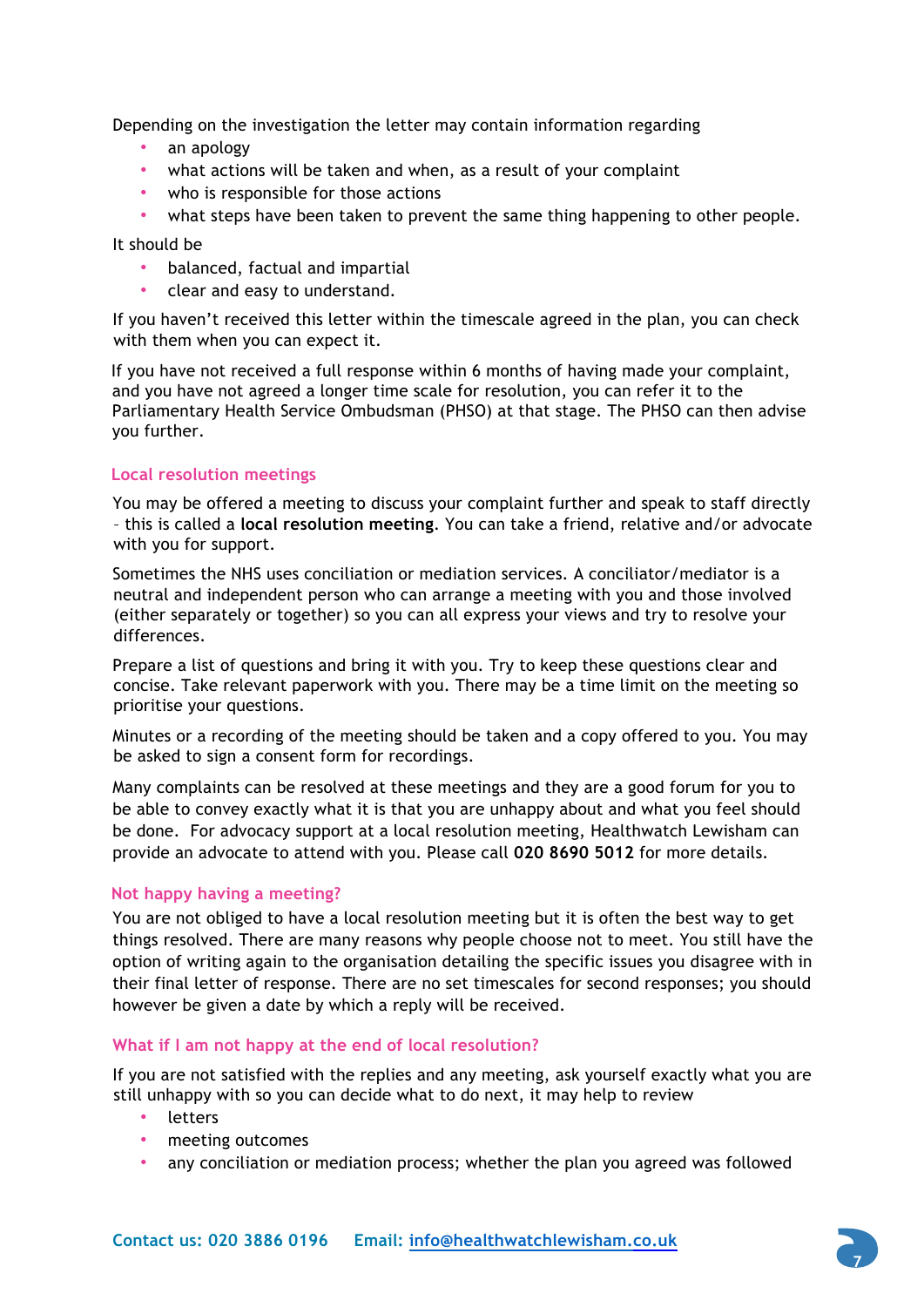- whether parts of your complaint have yet to be answered
- whether you feel evidence you gave was not properly considered
- whether you have achieved the outcome you wanted
- what more, if anything, could have been done to achieve the outcome
- whether the organisation has followed the Ombudsman's good complaints handling principles.

The NHS organisation you are complaining about may feel that everything has been done to answer your complaint and if so, they should advise you of that in writing.

**This is the end of local resolution**.

### **Stage 2: Parliamentary and Health Service Ombudsman**

You have the right to refer your complaint and organisation's response to the Parliamentary and Health Service Ombudsman (PHSO), should you remain unsatisfied. The PHSO is independent of the NHS, free and confidential.

The PHSO will expect you to have completed the local (Stage 1) process before considering your complaint.

#### **The role of the PHSO**

The PHSO's function is to assess, review and, where it believes necessary, investigate complaints fairly and independently; it is not part of the NHS.

The PHSO will not investigate every complaint. It will not investigate a complaint just because you disagree with the view that the NHS organisation has taken about your complaint. You must show that the decision was wrong or unacceptable in some way. Copies of supporting documents should be sent to the PHSO with your complaint. You can do this by post or email.

#### **Timescales and investigation decisions**

The PHSO will only consider complaints within a 12-month limit except in exceptional circumstances where there is good reason for doing so, for example if you have only recently realised the effect of something that happened more than 12 months ago. Delays in referring complaints to the PHSO should be avoided if possible.

Once you have submitted your PHSO form and paperwork, you should expect an acknowledgement of receipt within 5 working days.

The decision as to whether or not a case will be investigated takes about 20 days. The PHSO will write to you to inform you of this and provide reasons as to why your complaint will not be investigated.

#### **Case managers and investigation**

A case manager will be allocated once an investigation decision has been made. The case manager should keep you regularly informed of complaint investigation progress. The case manager can request documents from the organisation complained of as well as considering any documents that you have provided. They may also want to speak to you.

#### **Decisions**

Once the investigation is concluded, the case manager will write a detailed report setting out the findings. The report will specify each point of your complaint as to whether or not it has been upheld, partially upheld or not upheld. The reasons will be given in the report.

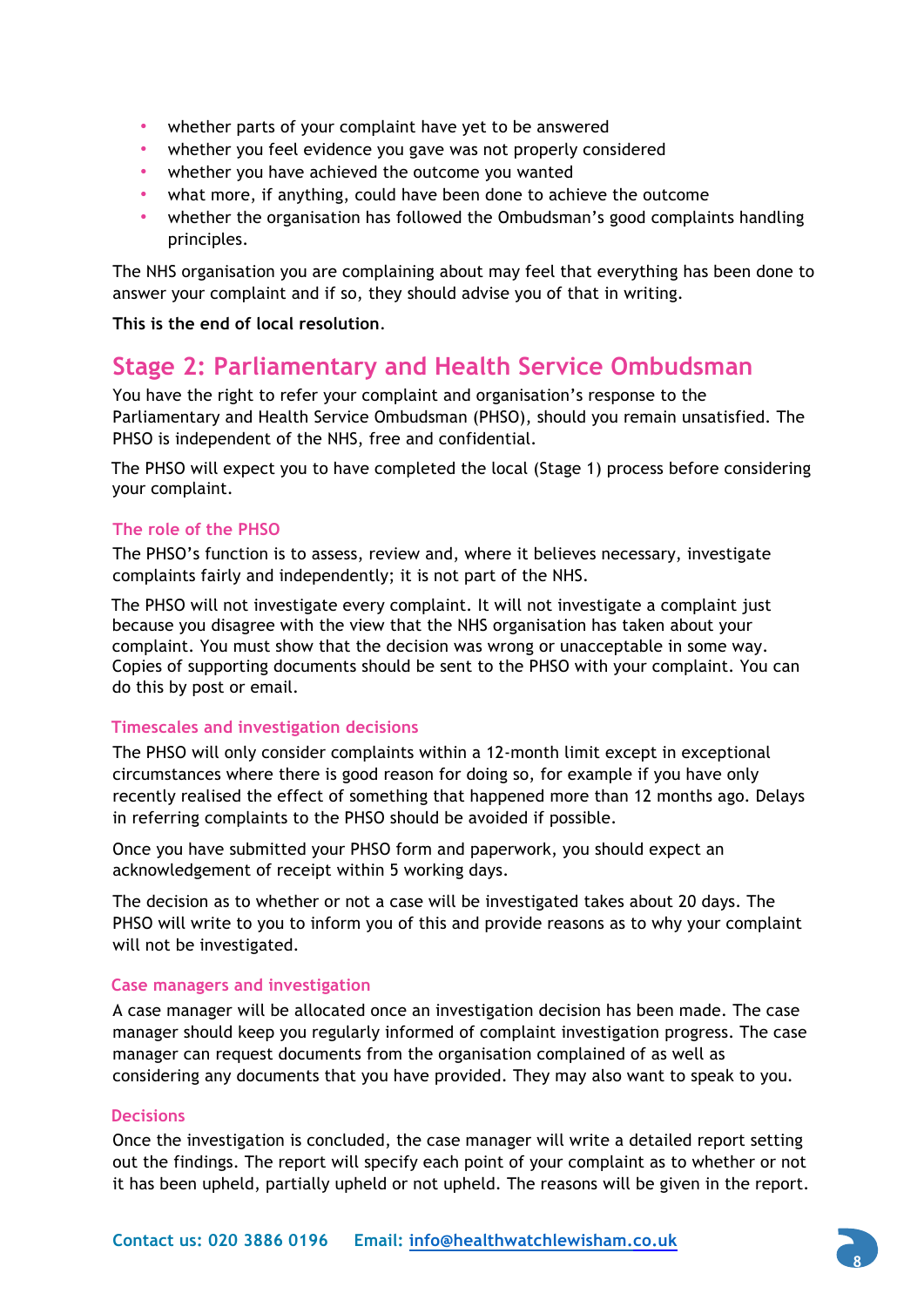Where the PHSO upholds or partially upholds a complaint it may make recommendations to the NHS organisation and give a specific time frame. It cannot force an organisation to carry out its recommendations but most organisations comply with recommendations made.

For complaints not upheld, and you remain unhappy, the PHSO has an external review process. This can take up to 16 weeks. Once the review process ends there is no further avenue for complaint within the NHS complaints process. If you wish to make a further challenge at that stage you will have to take legal advice.

**Parliamentary and Health Service Ombudsman Citygate Mosley Street Manchester M2 3HQ Email: phso.enquiries@ombudsman.org.uk Tel: 0345 015 4033** 

www.ombudsman.org.uk

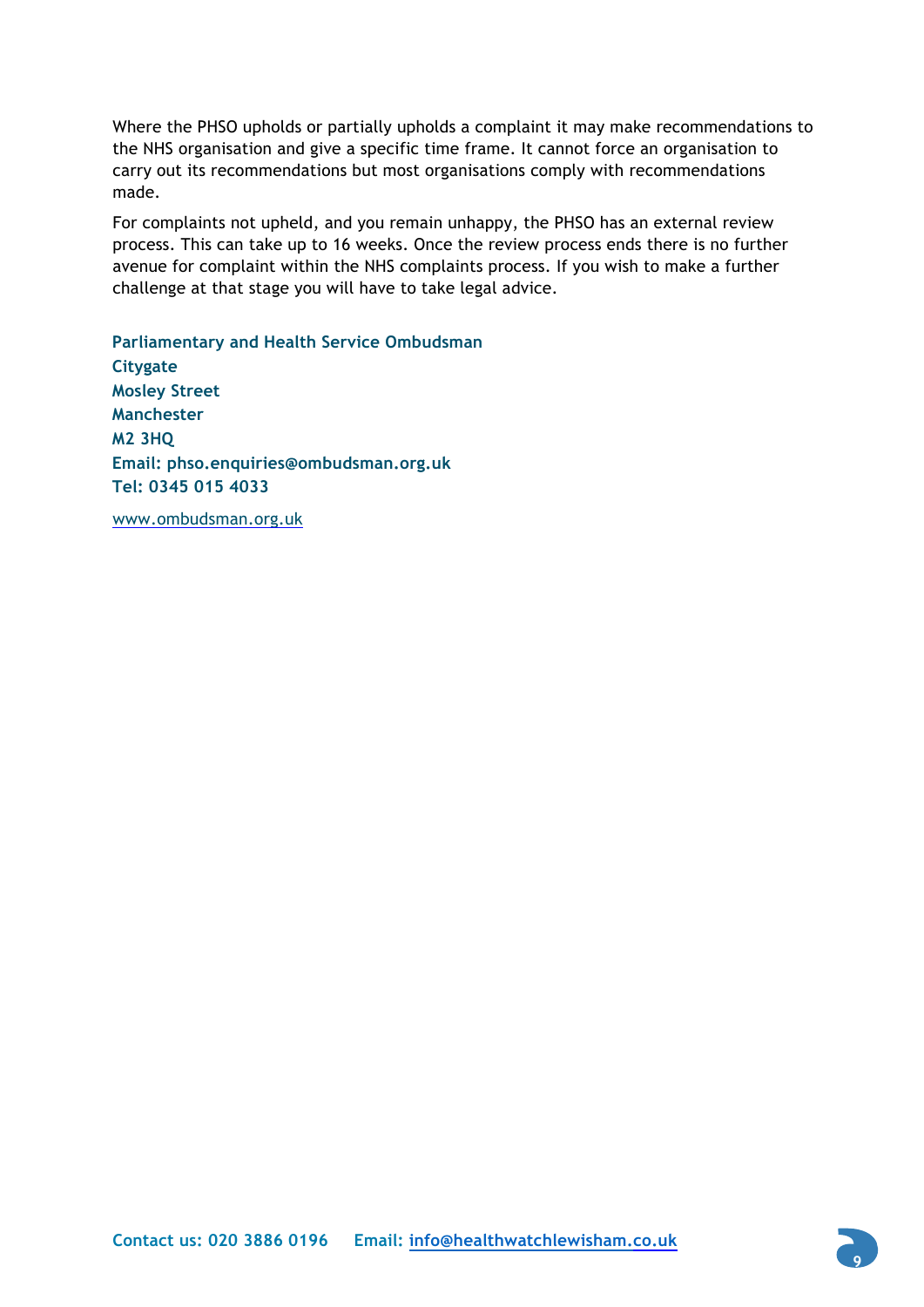# **About the Healthwatch Independent NHS Complaints Advocacy Service**

The Healthwatch Lewisham Independent NHS Complaints Advocacy Service can

- Support you to make your complaint
- Provide you with self-help tools to help you make your complaint
- Listen to your concerns
- Explain the NHS complaints procedure and provide you with information about how best to make your complaint
- Provide an advocate to support you through the complaint should you feel that you are unable to make the complaint yourself
- Signpost you to other services if we are unable to give you the help that you need.

The NHS Complaints Advocacy Service cannot

- advise you about clinical negligence claims
- investigate your complaint this can only be done by the organisation you are complaining about or the PHSO
- deal with disciplining professionals, complaints about privately funded care, or contractual disputes
- Provide counselling or medical advice.

### **More about the NHS complaints procedure**

To find out more about the NHS complaints procedure search for The Local Authority Social Services and National Health Service Complaints (England) Regulations 2009 online.

You can find more information about the process from NHS Choices at this website

www.nhs.uk/NHSEngland/complaints-and-feedback/Pages/nhs-complaints.aspx

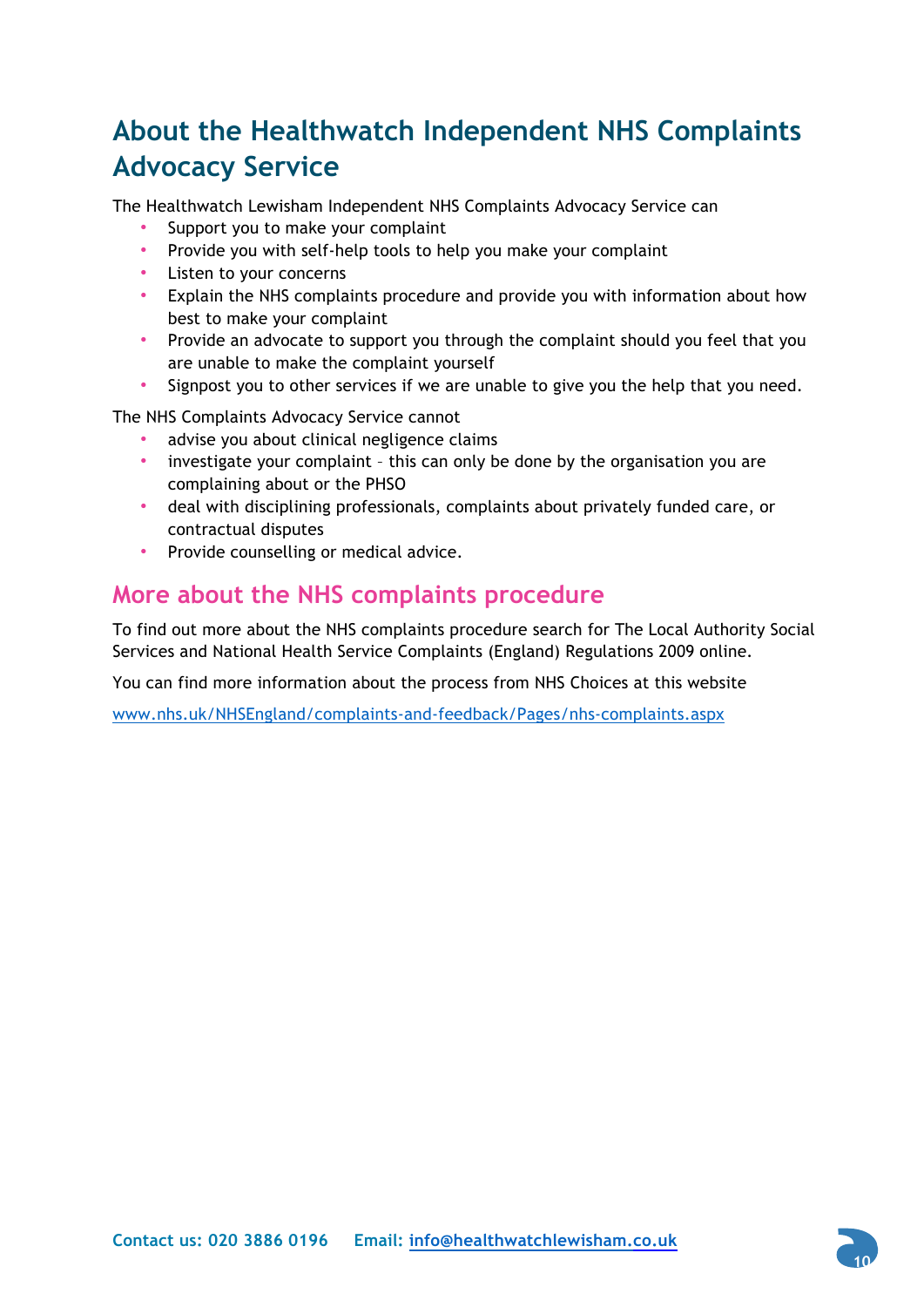# **Contact addresses**

**NHS England** has set up a system for dealing with complaints about primary care services such as GPs and dentists, which can be contacted on the following:

**NHS England PO Box 16738 Redditch B97 9PT Tel 0300 311 2233 Email: england.contactus@nhs.net** 

**Clinical Commissioning** groups oversee the commissioning of what is called secondary care such as hospital treatment and some community based services.

**NHS Lewisham Clinical Commissioning Group Cantilever House Eltham Road London SE12 8RN Tel 020 7206 3200**

**Healthwatch Lewisham Waldram Place Forest Hill London SE23 2LB Tel 020 3886 0196**

### **NHS constitution**

The NHS constitution explains your rights when it comes to making a complaint - see:

www.nhs.uk/choiceintheNHS/Rightsandpledges/NHSConstitution/Pages/Overview.

aspx

-

One of the key aims of the Constitution is to set out clearly what patients and the public can expect from the NHS. You have the right to

- have your complaint dealt with efficiently and properly investigated
- know the outcome of any investigation into your complaint
- take your complaint to the independent Parliamentary and Health Service Ombudsman<sup>1</sup> if you're not satisfied with the way the NHS has dealt with your complaint.



<sup>1</sup> www.ombudsman.org.uk/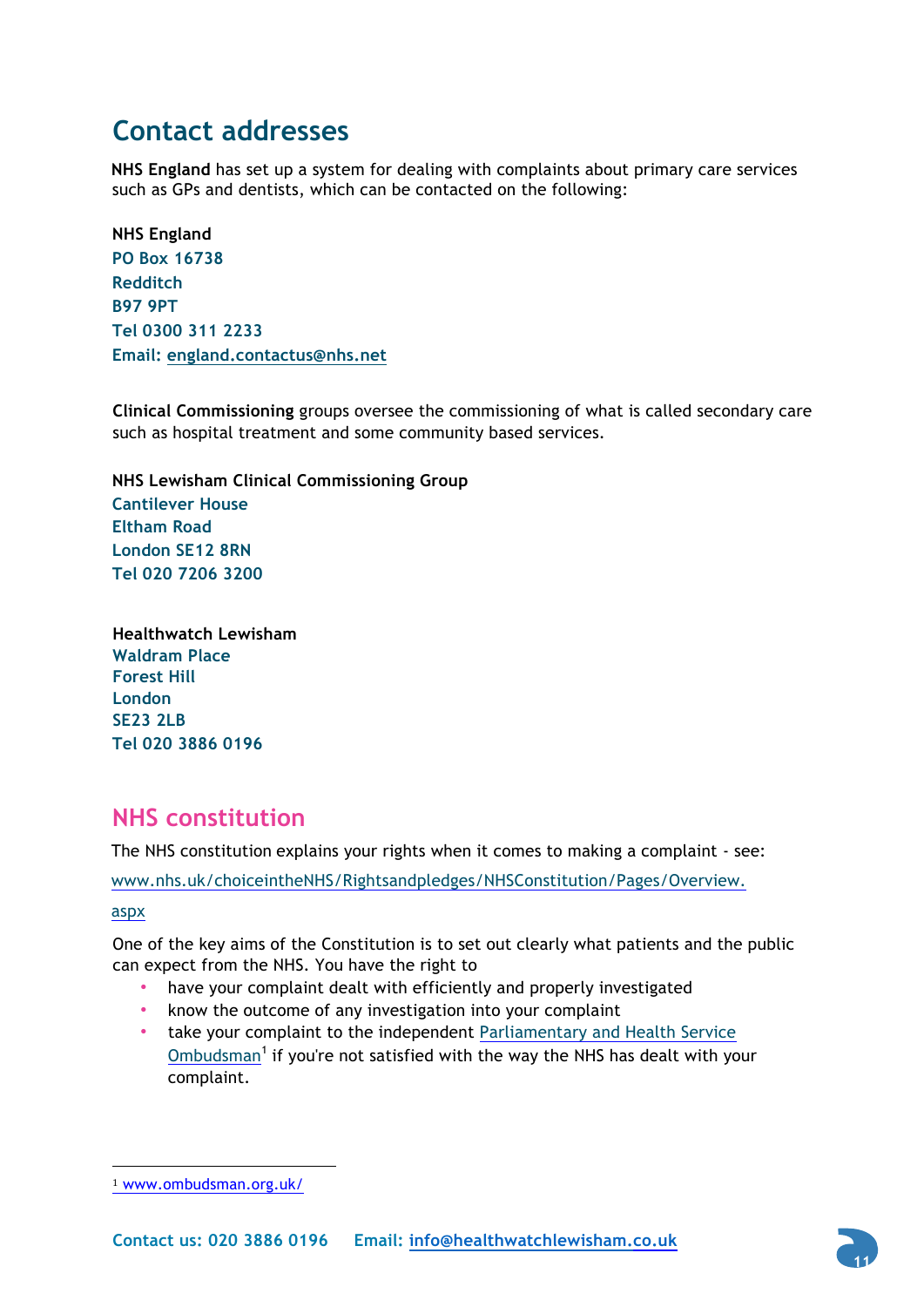### **Important points to remember**

Remember that if you are concerned about something that is ongoing with healthcare or health services; raise that issue as soon as possible with the organisation or person concerned. You can speak to the Patient Advice and Liaison Service (PALS) or complaints/practice manager for that organisation.

For more information about anything in this guide please call Healthwatch Lewisham on **020 3886 0196**.

For help writing letters use our self-help tools from our website

- Template letter, complaint for self
- Template letter, complaint for someone else.

All information about making a complaint can be found on our website, along with links to

- NHS organisations
- Patient Advice and Liaison Services.

**www.healthwatchlewisham.co.uk**

### **Complaints about individual professionals**

For complaints about a medical professional's fitness to practice contact

- The General Medical Council (GMC) who regulate doctors **www.gmc-uk.org**
- The Nursing and Midwifery Council (NMC) who regulate nurses and midwives **www.nmc.org.uk**
- The General Dental Council (GDC) who regulate dentists **www.gdc-uk.org**

### **Complaints about social care services**

Complaints about social care provided by the local authority cannot be dealt with by Healthwatch Lewisham's Independent NHS Complaints Advocacy Service. Please go to https://lewisham.gov.uk/mayorandcouncil/complaints-and-feedback/adult-social-carecomplaints-procedure

You can call Lewisham Council's Adult Social Care Advice and Information Team on **020 8314 6131**

We can provide information about the complaints route for such services - please call Healthwatch Lewisham on **020 3886 0196**.

### **About Healthwatch Lewisham**

Healthwatch Lewisham is the local independent consumer champion for health and social care in the borough. Our job is to give all those who use health and social care services in Lewisham a voice.

### **Other Healthwatch Lewisham work**

Healthwatch Lewisham is the eyes and ears on local NHS and social care services in order to take the feedback and views of local people to those who plan and manage services.

This means we gather information from local people in order to look for patterns that show

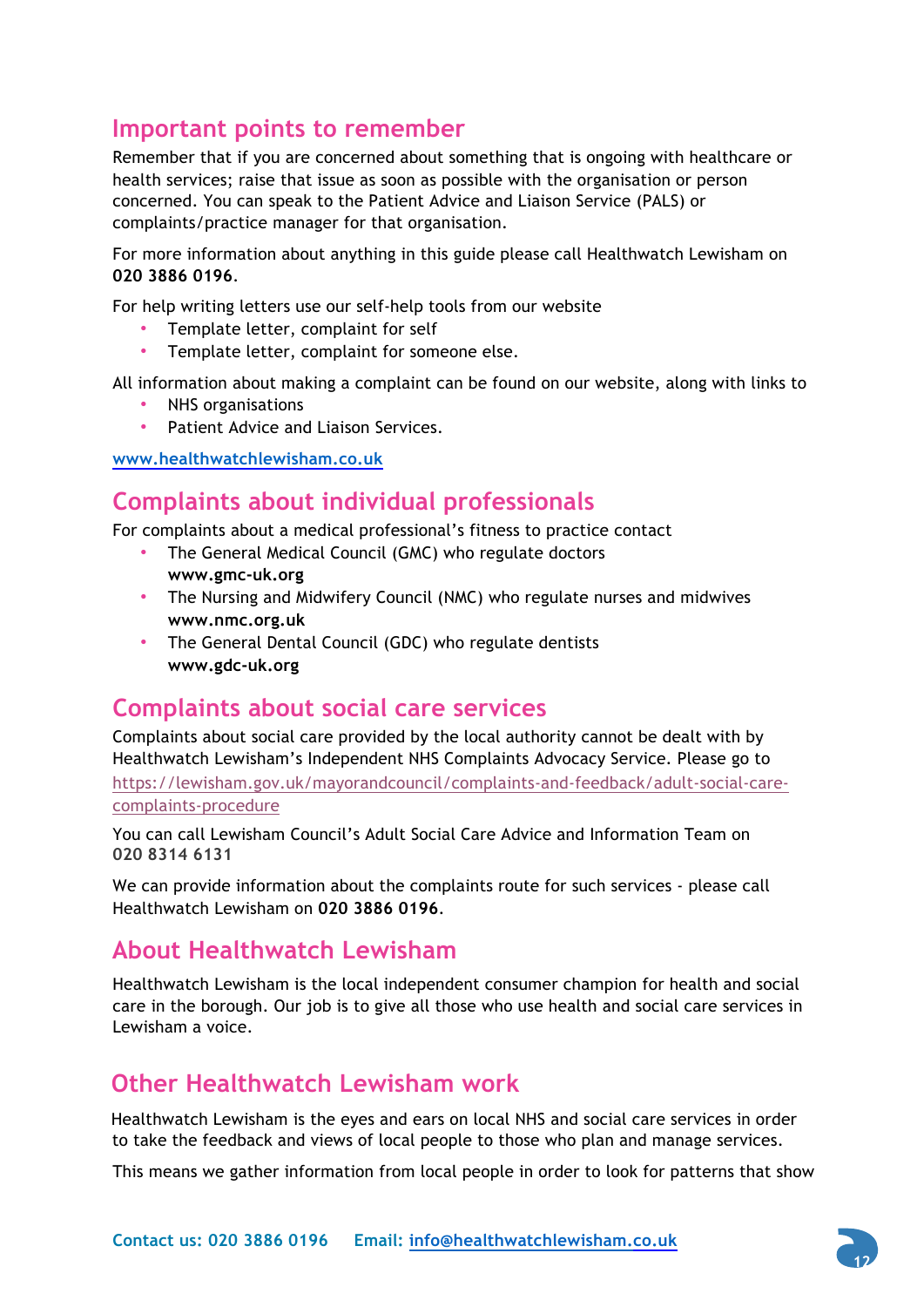there may be a bigger problem with a service which Healthwatch should look at further. The topics of individual complaints we hear about through our advocacy work may help to form part of this picture. We can for example see which services and areas of services are subjects of complaints and match this information with other feedback we are gathering.

Contractual matters and consultations about service changes fall outside the NHS complaints process and Healthwatch advocacy support but are not outside of the work of Healthwatch as a whole. We can do work related to what services are actually being commissioned and plans for service changes through our conversations with the public and providers.

Find out more about all of the work of Healthwatch Lewisham via our website

www.healthwatchlewisham.co.uk

### **How we use your information**

We use appropriate procedures to keep your personal data safe and secure.

We will not pass your personal information to other organisations outside of Healthwatch Lewisham without your express consent except where required to do so by law, for example where there is a risk of serious harm to a child or vulnerable adult.

Any personal information you will provide will be kept in accordance with the General Data Protection Regulations to protect your data. You have the right to see and/or access the records we hold about you. We only keep data for the purpose for which it was collected, i.e. advocacy, to enable us to act on clients' behalf and share information, with your agreement, with relevant parties. Further information about how we keep your data can be found here.

www.healthwatchlewisham.co.uk/privacy-policy/